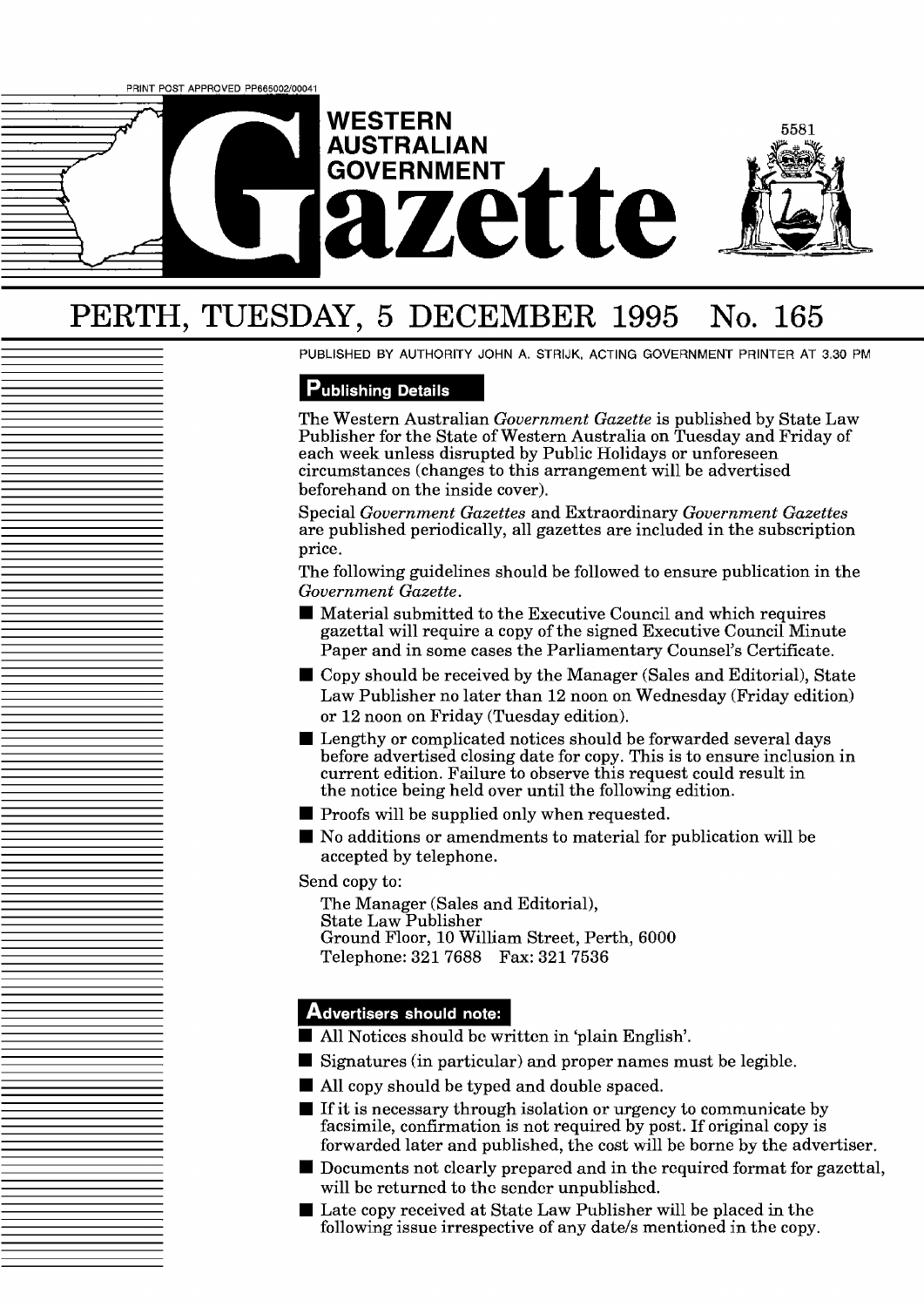# **IMPORTANT COPYRIGHT NOTICE**

O State of Western Australia

This work is copyright. Apart from any use as permitted under the **Copyright** *Act* 1968, no part may be reproduced by any process without written permission from the Government Printer, State Law Publishcr. Inquiries should be directed to the Manager Sales & Editorial, Stato Law Publishor, 10 William St, Perth 6000.

## **Advertising Rates and Payments**

INCREASE EFFECTIVE FROM 1 JULY 1995.

Deceased Estate notices, (per estate)-\$16.00

Real Estate and Business Agents and Finance Brokers Licences, (per notice)-\$37.30

Other Public Notices Section articles \$37.30 (except items of an exceptionally large nature, then arrangements will be made for invoicing).

All other Notices

KAYAYANANANANANANANANA

Per Column Centimetre-\$7.40 Bulk Notices-\$137.00 per page

| <b>COUNTER SALES 1995-96</b>        |        |
|-------------------------------------|--------|
| (As from 1 July 1995)               |        |
|                                     |        |
|                                     | 2.30   |
| <b>Government Gazette-(Special)</b> |        |
|                                     | 2.30   |
|                                     | 4.60   |
|                                     | 13.00  |
|                                     | 11.60  |
|                                     | 202.00 |

# **PUBLISHING DETAILS FOR CHRISTMAS 1995**<br> **AND NEW YEAR HOLIDAY PERIOD 1996 FUBLISHING DETAILS FOR CHRISTMAS 1995**<br> **AND NEW YEAR HOLIDAY PERIOD 1996**<br>
For *Government Gazette* published 3.30 pm Friday 29 December 1995,<br>
closing time for copy will be 12 noon Wednesday 27 December 1995.<br>
For *Gove*

For *Government Gazette* publishcd *3.30* pm Friday **29** Deccmbcr **1995,**  closing time for copy will be 12 noon Wednesday 27 December 1995.

For *Government Gazette* published *3.30* pm Friday 5 January **1996,**  closing time for copy will be 12 noon Wednesday **3** January **1996.** 

**or Tuesday 2 January 1996.**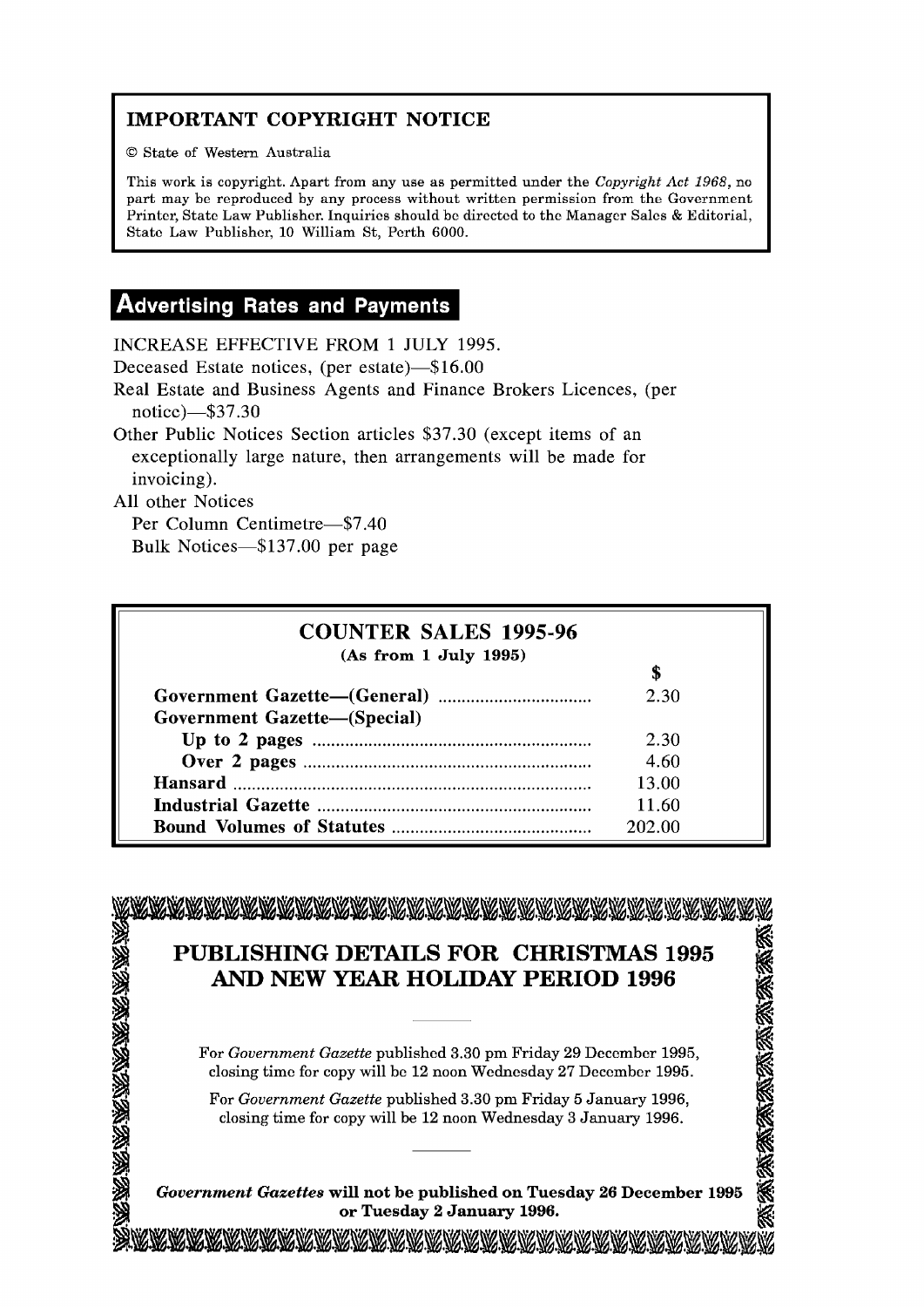#### **EDUCATION**

#### **ED401**

#### Thc University of Western Australia 1996 ELECTION OF ONE SENATOR BY THE MEMBERS OF THE UWA GRADUATES ASSOCIATION

In March 1996 Mrs Dorothy Ransom will complete her term of office as a member of Senate elected by the convocation of graduates of The University of Western Australia. In accordance with Section 10b of the University Act, and Statute 12, the annual election to fill the vacancy thus caused will take place on Tuesday, 12 March 1996. The retiring senator is eligible for re-election.

Nominations of a member of the UWA convocation for election to fill this vacancy are now invited, and forms are available from the Convocation Officer, UWA Graduates Association, University of Western Australia, Nedlands, WA 6907, telephone 380 1336, fax 380 11 10, or email **uwaga@cyllene.uwa.edu.au.**  Nominations must be signed by two qualified voters and must be accompanied by the written consent

of the nominee. Particulars are required of the year of the candidate's admission to the UWA convocation of graduates and his or her qualifications for membership under Section 17 (1) of the University Act.

Nominations close, and must be in the hands of the Convocation Officer, no later than *5* p.m. on Friday 26 January 1996.

The result of the election of Warden and Deputy Warden will be declared at the First Ordinary Meeting of the UWA Graduates Association on Friday, 15 December 1995 March 1996. December 1995.

MEREDITH CHESTERTON, Convocation Officer.

#### The University of Western Australia 1996 ELECTION OF WARDEN AND DEPUTY WARDEN OF THE UWA GRADUATES ASSOCIATION

Nomination forms are now available forwarden and DeputyWarden of the convocation of graduates of The University of Western Australia from the Convocation Officer UWA Graduates Association, University of Western Australia Nedlands, WA 6907, telephone 380 1336, fax 380 1110, or email **uwaga@cyllene.uwa.edu.au.** 

Nominations must be signed by two qualified voters and must be accompanied by the written consent of the nominee. Particulars are required of the year of the candidate's admission to the convocation and his or her qualifications for membership under Section 17 (1) of the University Act.

This election is held in accordance with Statute 9, Clause 62.

Nominations close, and must be in the hands of the Convocation Officer, no later than *5* p.m. on Friday 2 February 1996.

The result of the election of Warden and Deputy Warden will be declared at the First Ordinary Meeting of the UWA Graduates Association on Friday, 15 March 1996. December 1995.

MEREDITH CHESTERTON, Convocation Officer.

#### The University of Western Australia ELECTIONS TO TIIE COUNCIL OF THE UWA GRADUATES ASSOCIATION FOR 1996

Nomination forms are now available for members of the Council of the UWA Graduates Association of The University of Western Australia from the Convocation Officer, UWA Graduates Association, University of Western Australia Nedlands, WA 6907, telephone 380 1336, fax 380 1110, or email **uwaga@cyllene.uwa.edu.au.** In accordance with Statute 9, Clause 13, seven persons are to be elected for periods of three years. Retiring members are eligible for re-election.

Nominations must be signed by two qualified voters and must be accompanied by the written consent of the nominee. Particulars are required of the year of the candidate's admission to the convocation and his or her qualifications for membership under Section 17 (1) of the University  $\Lambda$ ct.

Nominations must be addressed to the Convocation Officer, The University of Western Australia, Nedlands, WA 6907, to rcach thc University no latcr than Friday, 2 February 1996. Nomination forms are available from the Convocation Officer, at the above address, or by ringing 380 1336, or sending a fax rcqucsting a form to 380 1110 or to thc omail address uwa@cyllcnc.uwa.cdu.au.

The result of the election of Warden and Deputy Warden will be declared at the Firat Ordinary Meeting of the UWA Graduates Association on Friday 15 March 1996. December 1995.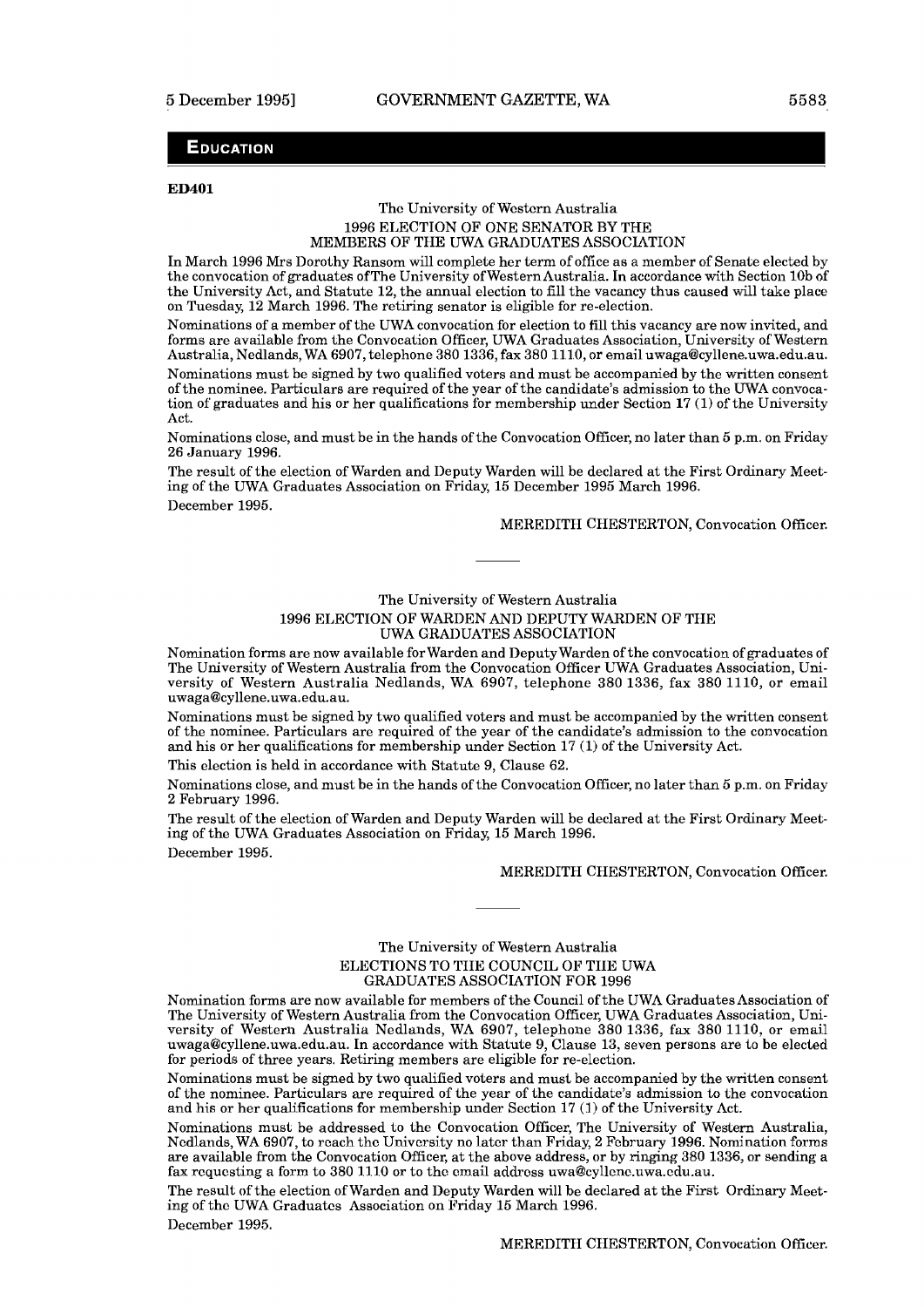#### **FAIR TRADING**

#### **FT401**

#### **COMPANIES (CO-OPERATIVE) ACT 1943**

NOTICE **OF** CHANGE OF COMPANY NAME

(Pursuant to Section **30(5))** 

Southern Cross Service Stations Co-Operative Ltd

Notice is hereby given that Southern Cross Service Stations Co-Operative Limited has by a special resolution of the company and with the approval of the Registrar of Companies signified in writing changed its name to Westralian Service Station Co-operative Limited. Dated the 27th day of November 1995.

(Sgd.) A person authorised by the Commissioner for Corporate Affairs in Western Australia.

#### JUSTICE

**JM301** 

#### JURIES ACT 1957

# **JURIES (ALLOWANCES TO JURORS) AMENDMENT REGULATIONS 1995**

Made by the deputy of the Governor in Executive Council.

#### **Citation**

**U** 

**1.** These regulations may be cited as the *Juries (Allowances to Jurors) Amendment Regulations 1995.* 

#### Principal regulations

**2.** In these regulations the *Juries (Allowances to Jurors) Regulations\** are referred to as the principal regulations.

[\* *Reprinted as at 5 October 1988. For amendments to 18 October 1995 see 1994 Index to Legislation* of *Western Australia, Table 4, p. 4-151.1* 

#### Regulation **2** amended

**3.** (1) Regulation 2 (1) of the principal regulations is amended by deleting the passage beginning 'but where a person" and ending with "\$75 per day.".

(2) Regulation 2 of the principal regulations is amended by inserting after subregulation (2) the following subregulation  $-$ 

**(3)** Subject to these regulations, where the summoning officer is satisfied that a person attending as a juror has by reason of so attending lost income in an amount greater than the fee prescribed by subregulation (1), the summoning officer may pay the person a fee that equals that loss, but the amount paid in respect of any one day must not exceed \$240.

#### Regulation **3** amended

**4,** Regulation **3** (1) of the principal regulations is amended by deleting "17 cents" and substituting the following -

" 37.5 cents **7,** 

By Command of the deputy of the Governor, Dated 7th November 1995.

J. PRITCHARD, Clerk of the Council.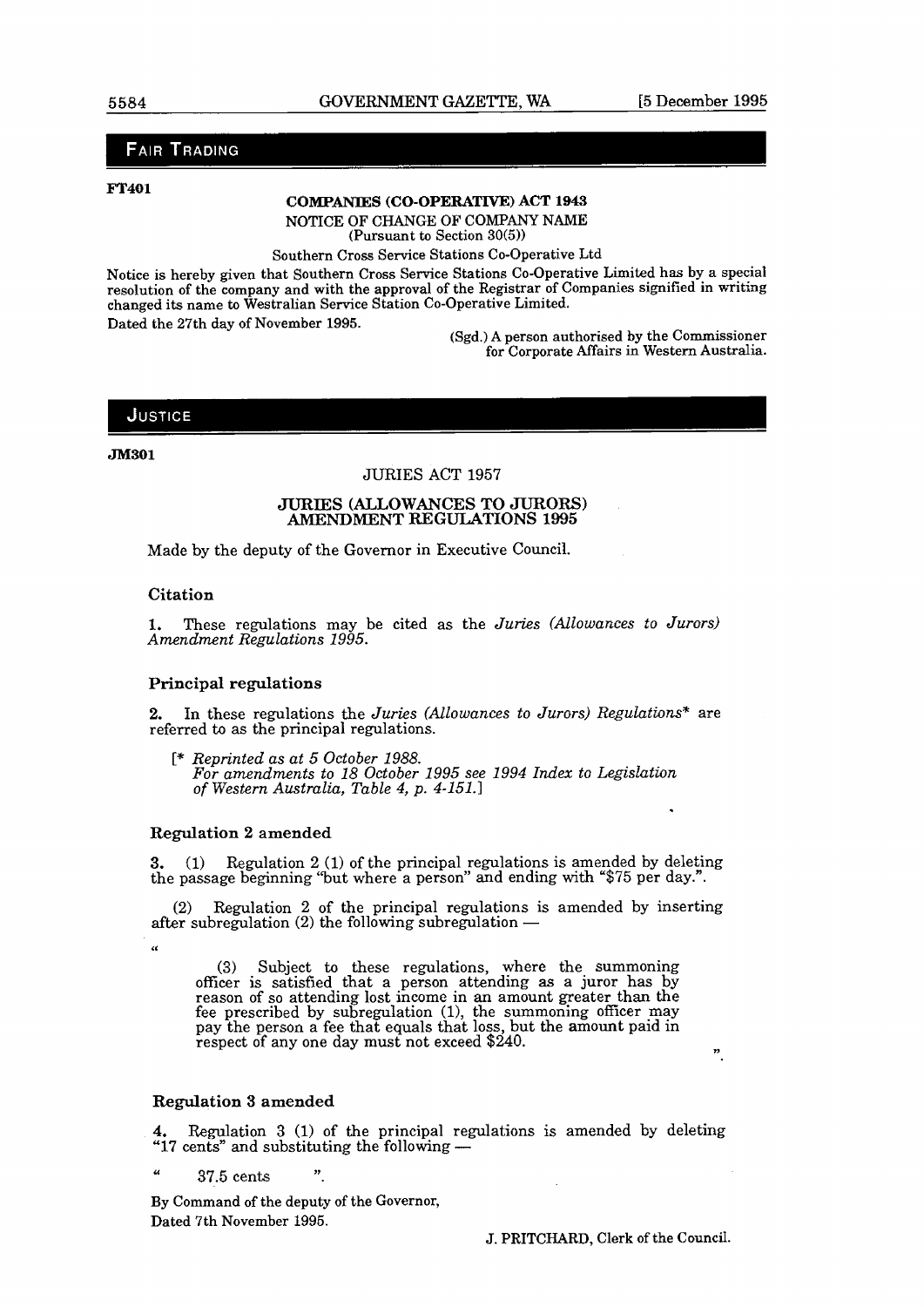#### JM302

#### EVIDENCE ACT 1906

#### **EVIDENCE (WITNESSES' AND INTERPRETERS' FEES AND EXPENSES) AMENDMENT REGULATIONS 1995**

Made by the deputy of the Governor in Executive Council.

**Citation** 

1. These regulations may be cited as the *Evidence (Witnesses' and Interpreters' Fees and Expenses) Amendment Regulations 1995.* 

#### **Principal regulations**

**2.** In these regulations the *Evidence (Witnesses' and Interpreters: Fees and Expenses) Regulations 1976\** are referred to as the principal regulations.

*C\* Published in Gazette of 19 March 1976 at p. 801-3. For amendments to 18 October 1995 see 1994 Index to Legislation of Western Australia, Table 4, p.* 4-73.1

#### **Regulation 2 amended**

**3.** Regulation 2 of the principal regulations is amended -

- (a) in the definition of "paying officer" by deleting "Under Secretary" and substituting the following  $$ 
	- chief executive officer "; and
- (b) by deleting the definition of "Under Secretary".

#### **Regulation 4 amended**

**4.** Regulation 4 (2) of the principal regulations is amended by deleting "wages or salary" and substituting the following -

income

#### **Regulation 6 amended**

**5.** Regulation 6 (1) of the principal regulations is amended by deleting "earnings" and substituting the following --

 $\epsilon$ income

#### **Regulation 8 amended**

 $\ddot{\phantom{1}}$ 

**6.** (1) Regulation 8 (1) of the principal regulations is repealed and the following subregulation is substituted -

**U** 

(1) **A** witness or interpreter shall be paid any bus or rail fares incurred by him.

(2) Regulation 8 **(2)** of the principal regulations is amended by deleting "or interpreter".

(3) Regulation 8 of the principal regulations is amended by inserting after subregulation (2) the following subregulation -

**6''** 

(2a) If an interpreter does not travel by **bus** or rail transport, he shall be paid at the rate prescribed in item 6 for every kilometre over 50 kilometres that he is required to travel.

÷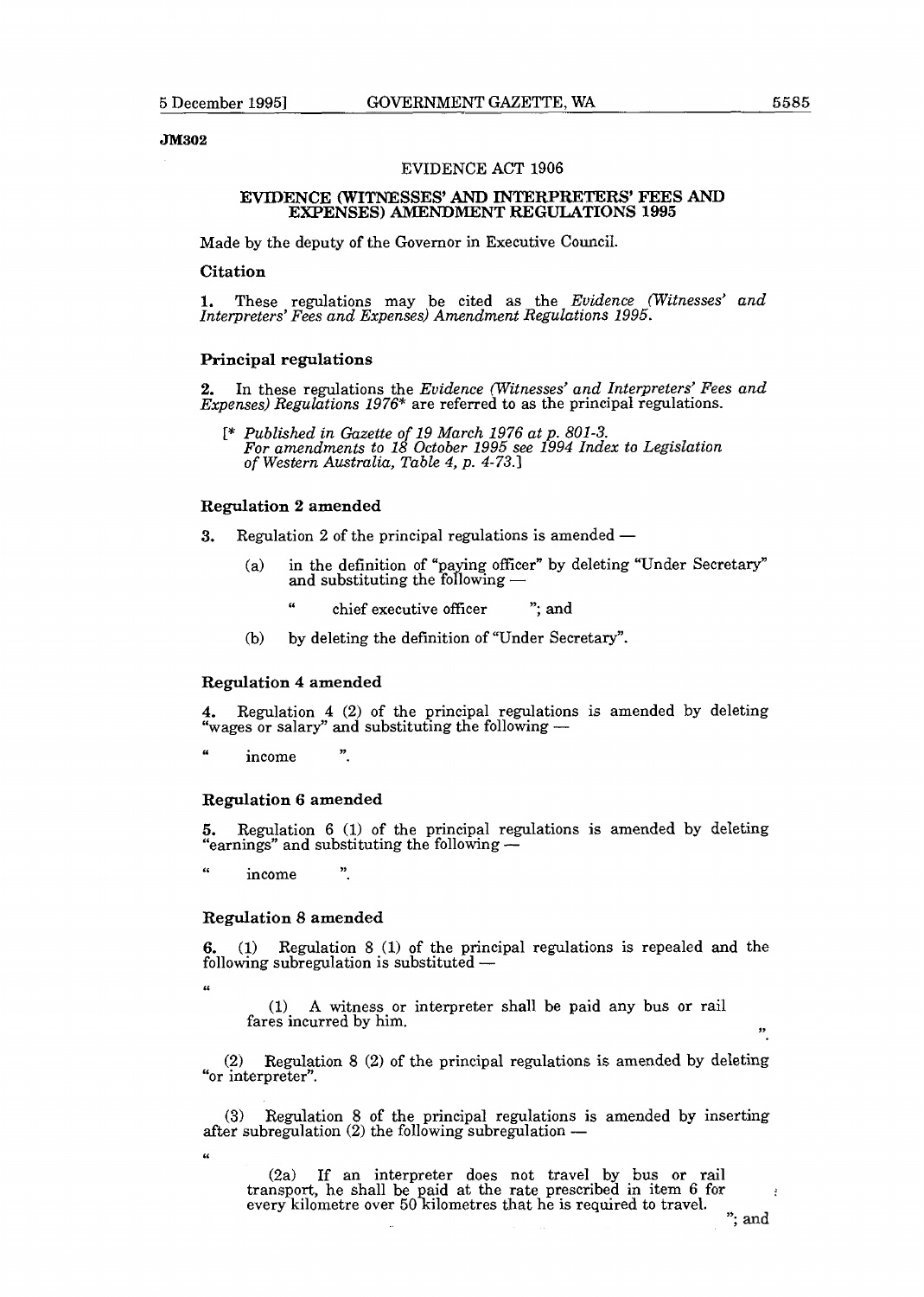(4) Regulation 8 (3) of the principal regulations is amended by inserting after "subregulation (2)" the following  $-$ 

 $\epsilon$  $\ddot{\phantom{a}}$ or  $(2a)$ 

#### **Regulation 11 amended**

**7,** Regulation 11 (2) of the principal regulations is repealed.

#### **Schedule amended**

**8. (1)** The Schedule to the principal regulations is amended in item *2* by 3. (1) The Schedule to the principal regulations<br>deleting "75.00" and substituting the following  $-$ 

 $"$  240.00

 $(2)$  The Schedule to the principal regulations is amended by deleting (2) The Schedule to the principal regulations is amer<br>tems 5, 6, 7 and 8 and substituting the following items  $-$ 

**U** 

5. Interpreters' fees

During standard hours:<br>For the first 2 hours or part thereof .................... 65.00 For each additional  $\frac{1}{2}$  hour or part thereof ......... 15.00

During non-standard hours: For the first 2 hours or part thereof ............ 104.00

For each additional Yz hour or part thereof ........ 24.00 Standard hours are - Standard hours are --<br>0800-1800 on Mondays to Fridays<br>Non-standard hours are --1800-0800 on Mondays to Fridays Saturdays, Sundays and public holidays

- 6. Rate per kilometre . . . 37.5 cents<br>7. Meals —
- 

| Overnight accommodation (bed only)<br>Maximum per day $\dots \dots \dots \dots \dots \dots \dots \dots \dots$ 90.00 |  |
|---------------------------------------------------------------------------------------------------------------------|--|

**By Command of the deputy of the Governor, Dated 7th November 1995.** 

**J. PRITCHARD, Clerk of the Council.** 

#### **JM303**

#### **ADOPTION ACT 1994**

#### **ADOPTION (AMENDMENT) RULFS 1995**

Made by the Judges of the Family Court of Western Australia under section 142 of the Act.

#### **Citation**

**l.** These rules may **be cited** as the *Adoption (Amendment) Rules 1995.*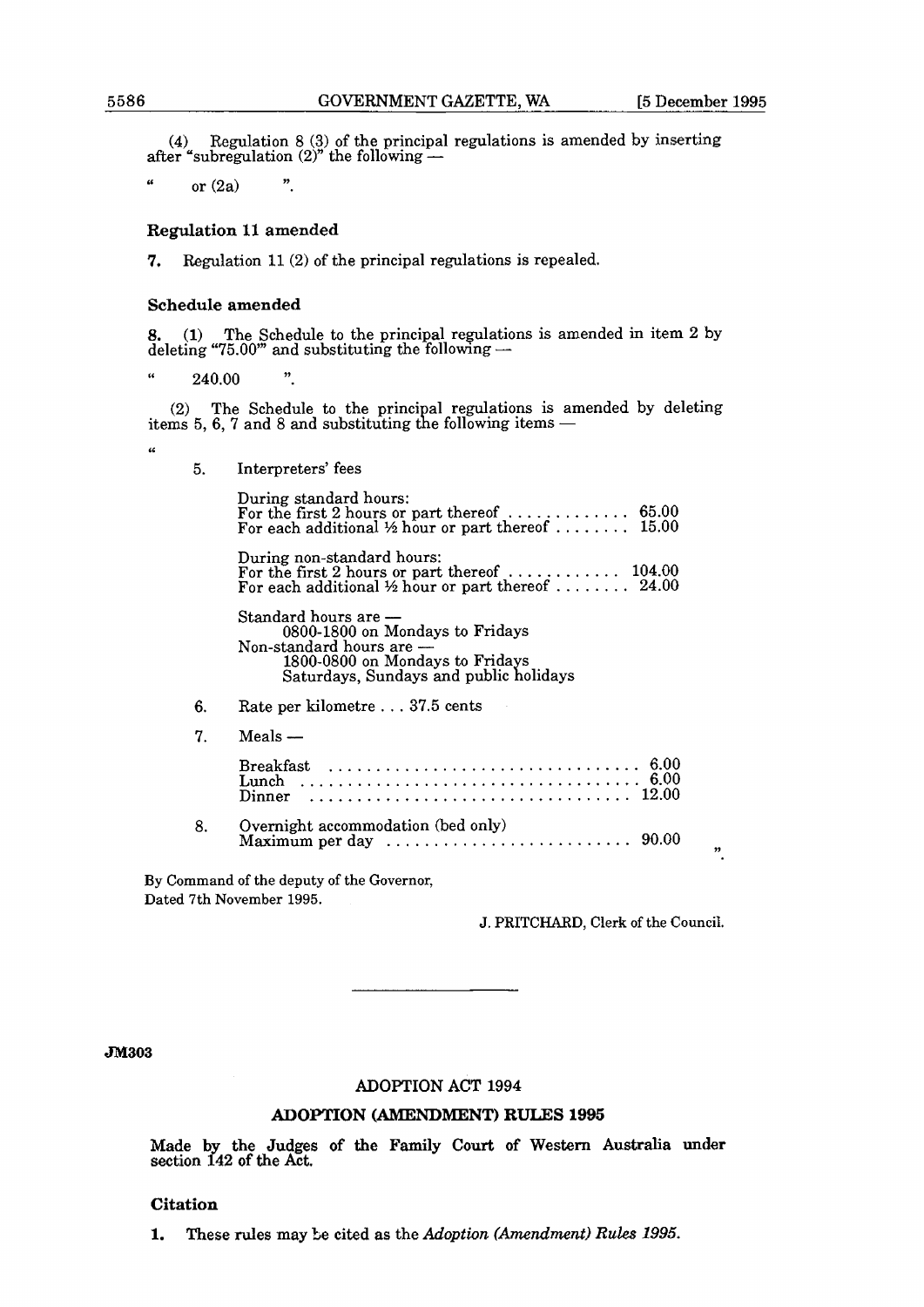#### **Principal rules**

**2. In these rules the** *Adoption* **Rules 1995\* are referred to as the principal rules.** 

[\* *Published* **in** *Gazette* **of 19 January 1995 at pp. 179-99.1** 

#### **Rule 30 repealed**

**3. Rule 30 of the principal rules is repealed.** 

#### **Form 8 deleted**

**4. Form 8 in Schedule 1 to the principal rules is deleted.** 

Dated 28th November 1995.

SIGNED-



#### **LOCAL GOVERNMENT**

**LGlOl** 

#### *CORRECTION*  **LOCAL GOVERNMENT** *ACT* **1960**

*Shire* of *Quairading* 

Loan 103 Factory Unit Construction

It is hereby notified that Council has varied the lending condition of the above loan to provide for a fixed rate of interest over the full fourteen **(14)** year term of the loan.

GRAEME A. FARDON, Shire Clerk.

#### **LG401**

#### SHIRE OF DUMBLEYUNG

It is notified for Public Information that the following persons have been appointed under the provisions of-

Local Government Act 1960-Section 245A and By-laws-A. Pittaway Section 669F and By-laws-C. J. Pepper A. Pittaway J. M. Greenhalgh R. J. Short **Bush** Fires Act 1976 and Regulations-C. J. Pepper J, M. Greenhalgh Litter Act 1979 and Regulations-C. J. Pepper J. M. Greenhalgh K. Ward D. G. Smith J. A. Beecroft N. M. Hemley M. N. Hudson R. J. Short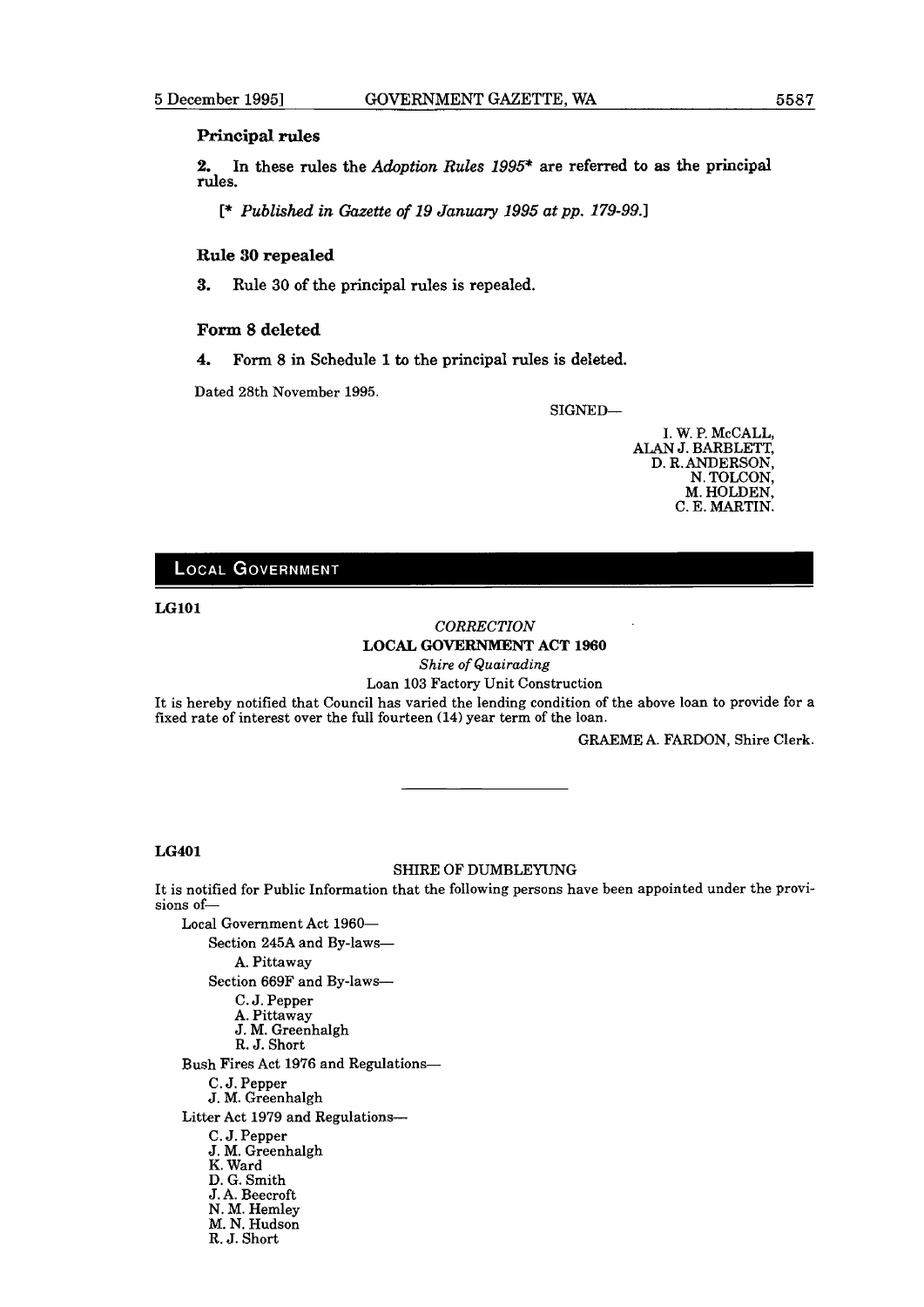Dog Act 1976 as Authorised Officers and Registration Officers-

C. J. Pcppcr G. Ninyette M. Martons R. J. Short **J.** M. Greenhalgh N. M. Ilcmlcy M. N. Hudson

All previous appointments are hereby cancelled.

CHRIS PEPPER, Shire Clerk.

**LG402** 

#### **LOCAL GOVERNMENT ACT 1960**

*Shire of Northam* 

Land Exempt from Municipal Rates

It is hereby notified for public information that pursuant to section 532 (12) of the Local Government Act the Council of the Shire of Northam resolved on 9 November 1995, to exempt Assessment No. A441, Northam Aero Club Inc, being portion of Avon locations 8 and P2 being lot 1 on plan 10174, the whole of the land contained in Certificate of Title Volume 1348 Folio 539, from Municipal Rates.

A. J. MIDDLETON, Shire Clerk.

**LG403** 

#### **BUSH FIRES ACT 1954**

*City of Rockingham* 

It is hereby notified for public information that the following persons have been appointed as Fire Control Officers for the City of Rockingham-

James Charters Chief Bush Fire Control Officer Robert Murphy Deputy Chief Bush Fire Control Officer Graham Deane Fire Control Officer Herbert Scarrot Fire Control Officer Robert Fuller Fire Control Officer<br>Peter Oliver Fire Control Officer Peter Oliver Fire Control Officer<br>Barry Cook Fire Control Officer Barry Cook Fire Control Officer<br>Keith Ashfield Fire Control Officer Fire Control Officer

All previous appointments of Fire Control Officers for the City of Rockingham are hereby cancelled.

G. G. HOLLAND, Chief Executive Officer.

**LG404** 

#### **BUSH FIRES ACT 1954**

*Shire of Boddington*  Bush Firc Control Officcrs

The following persons have been appointed Bush Fire Control Officers for the 1995/96 fire season-Chief Fire Control Officer Jeff Gibbs (098) 83 8063<br>Deputy Chief Fire Control Officer Peter Batt (098) 83 8277 Deputy Chief Fire Control Officer RODDINGTON TOWN BRIGADE Secretary Mike Ferrari (098) 83 8090 QUINDANNING BRIGADE Captain Secretary Mark Wilson (098) **85** 7096 Wayne Littleton (098) 85 7057

MARRADONG BRIGADE Secretary Gordon Nichols (098) 83 **8223** 

B. E. JONES, Shire Clerk.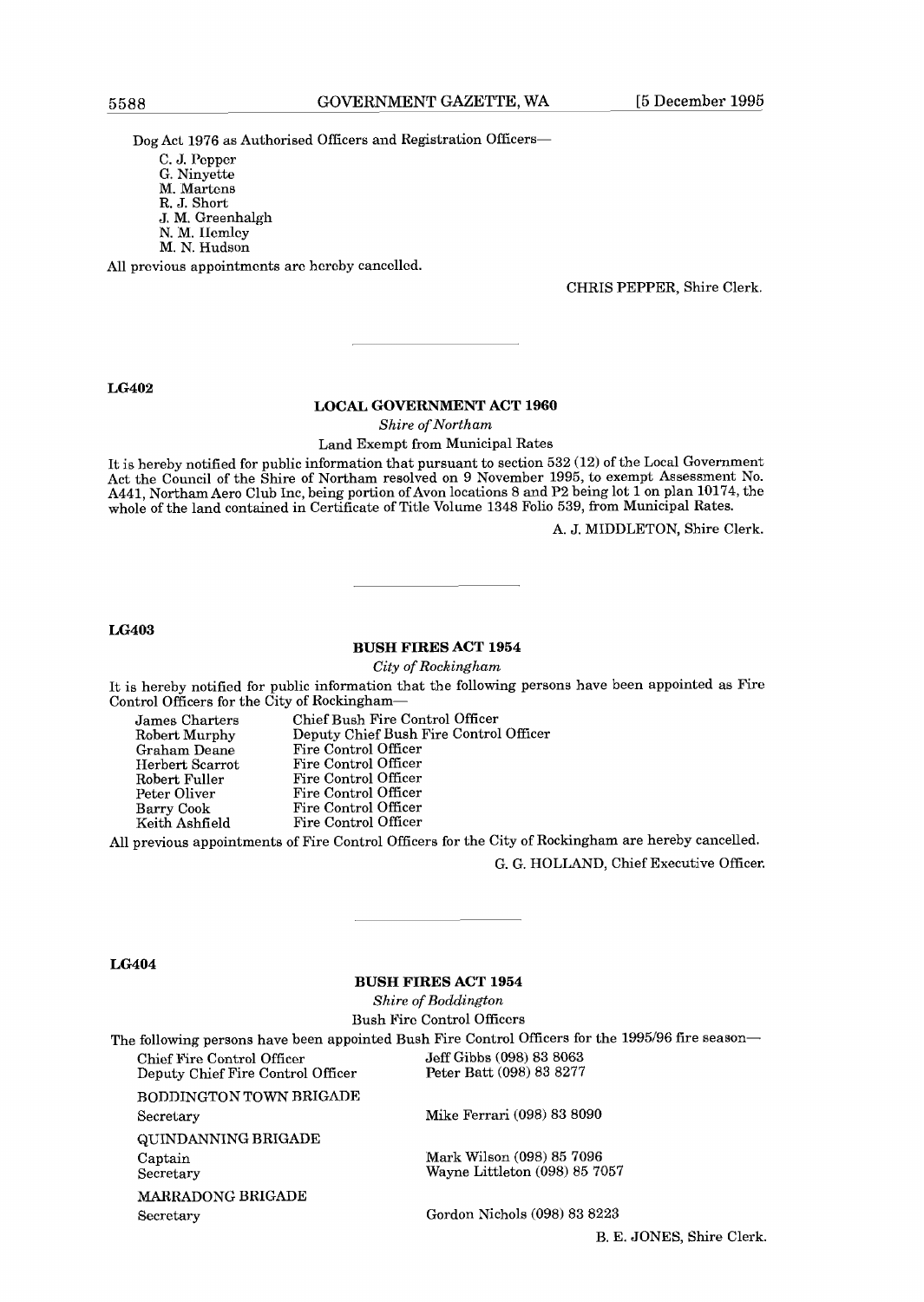#### **PARLIAMENT**

#### **PA401**

#### PARIJAMENT OF WESTERN AUSTRALIA

Bills Assented To

It is hereby notified for public information that the deputy of the Governor has Assented in the name and on behalf of Her Majesty the Queen, on the dates shown, to the undermentioned Bills passed by the Legislative Council and the Legislative Assembly during the Third Session of the Thirty-Wourth Parliament.

Short Title of Bill

Bunbury Treefarm Project Agreement Bill 1995 Acts Amendment and Repeal (Native Title) Bill 1995 Mutual Recognition (Western Australia) Bill 1995 Dated: 1 December 1995.

| Date of Assent   | Act No.      |
|------------------|--------------|
| 21 November 1995 | $51$ of 1995 |
| 24 November 1995 | 52 of 1995   |
| 24 November 1995 | 53 of 1995   |

L. B. MARQUET, Clerk of the Parliaments.

#### **PLANNING**

#### **PD401**

#### **TOWN PLANNING AND DEVELOPMENT ACT** 1928

SCHEME AMENDMENT AVAILABLE FOR INSPECTION

*City* of *Melville* 

Town Planning Scheme No. 3-Amendment No. 130

Ref: 853/2/17/10 Pt 130.

Notice is hereby given that the City of Melville has prepared the abovementioned scheme amendment for the purpose of-

- 1. rezoning Lot 309 (42) and Lot 310 (12) Kishorn Road, Applecross from Residential C R50 to Commercial.
- 2. adding a new Policy 6 to Clause 4.9.1 of the Scheme Text to ensure commercial development will be compatible with abutting residential land.

Plans and documents setting out and explaining the scheme amendment have been deposited at Council Offices, Almondbury Road, Ardross and at the Western Australian Planning Commission, Albert Facey House, 469 Wellington Street, Perth, and will be available for inspection during office hours up to and including 16 January 1996.

Submissions on the scheme amendment should be made in writing on Form No. 4 and lodged with the undersigned on or before 16 January 1996.

This amendment is available for inspection in order to provide an opportunity for public comment and it should not be construed that final approval will be granted.

J. McNALLY, Town Clerk.

#### **PD402**

# **TOWN PLANNING AND DEVELOPMENT ACT** 1928

SCHEME AMENDMENT AVAILABLE FOR INSPECTION

*Shire* of *Capel* 

Town Planning Scheme No. 2-Amendment No. 39

Ref: 853/6/7/2 Pt 39.

Notice is hereby given that the Shire of' Capel has prepared the abovementioned scheme amendment for the purpose of rexoning Part Lot 312 Dalyellup Road, Dalyellup, from Rural to Special Use and modifying Schedule No. 1 of'the Scheme Text accordingly

Plans and documents setting out and explaining the schcmo amcndmont havc been deposited at Council Offices, Forrest Road, Capel and at the Western Australian Planning Commission, Albert Facey House, 469 Wellington Strcct, Perth, and will be available for inspection during office hours up to and including 16 January 1996.

Submissions on the scheme amendment should be made in writing on Form No. 4 and lodged with the undcrsigncd on or bcforc 16 January 1996.

This amendment is available for inspection in order to provide an opportunity for public comment and it should not be construed that final approval will be granted.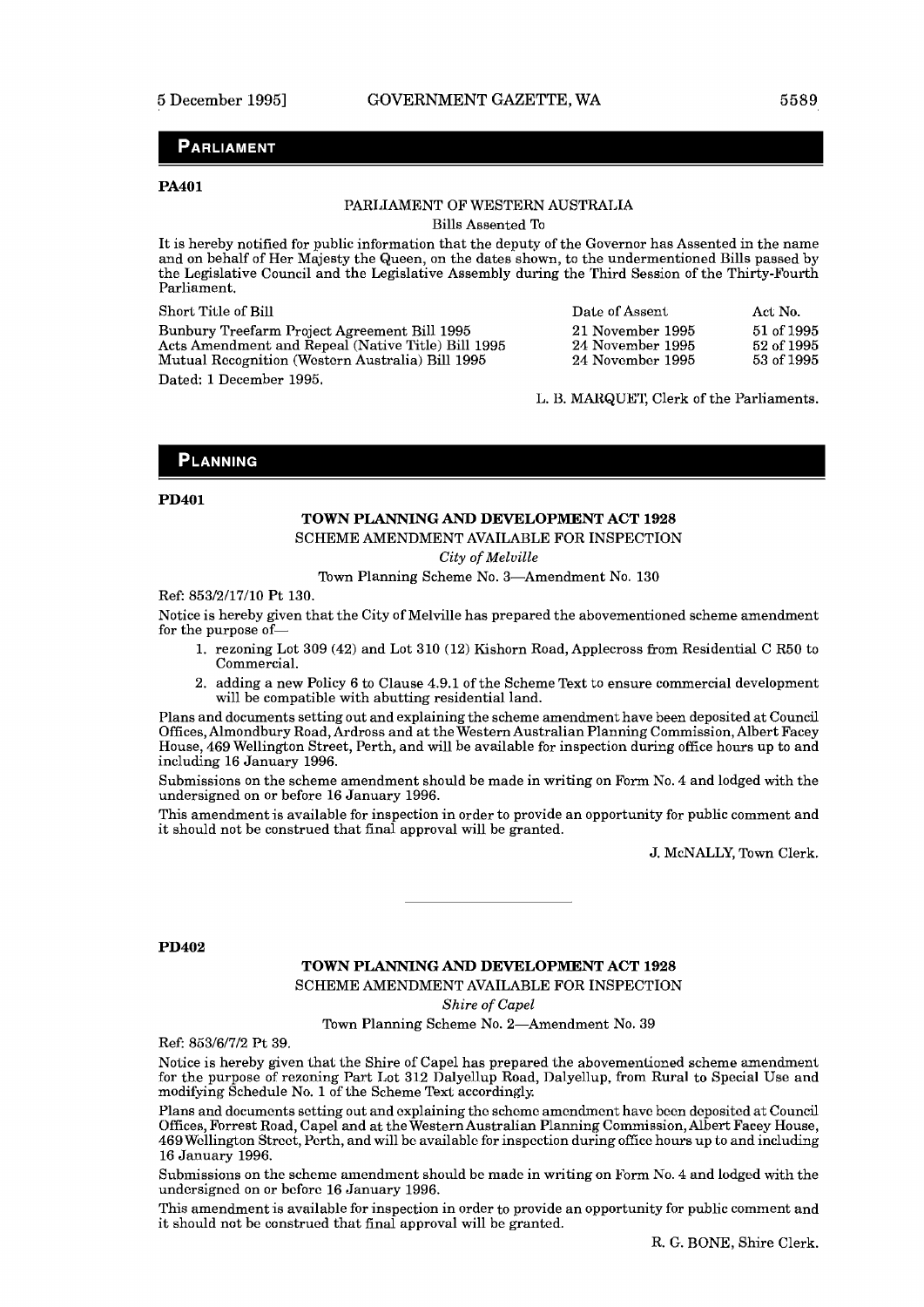#### **PD403**

#### **TOWN PLANNING AND DEVELOPMENT ACT 1928**

#### SCHEME AMENDMENTS AVAILABLE FOR INSPECTION

#### Shire of Greenough

#### Town Planning Scheme No. 4-Amendment Nos. 65 and 73

Ref: 853/3/7/6 Pts 65 and 73.

Notice is hereby given that the Shire of Greenough has prepared the abovementioned scheme amendments for the purpose of:

AMENDMENT No. 65:

deleting the land to the south of Location 2466 and Reserve 7276, Cape Rurney Area, from within the Scheme boundary of Scheme No. 1A and embracing it into Town Planning Scheme No. 4 with its zoning as General Farming and Recreation, as shown on the detailed zoning maps. AMENDMENT No. 73:

- **1.** amcnding thc R-Codc of portions of Lot 200 Ackland Road, Mt Tarcoola from "Rcsidcntial (R12.5)" zone to "Residential (R15)" zone and to "Residential (R30)" zone.
- 2. amending portion of Lot 200 Ackland Road, Mt Tarcoola from "Residential (R12.5)" zone to "Public Open Space".
- 3. amending portion of Lot 200 Ackland Road, Mt Tarcoola from "Important Regional Road" to "Public Open Space" and "Residential (R15)" zone.

Plans and documents setting out and explaining the scheme amendments have been deposited at Council Offices, Geraldton/Mt Magnet Road, Utakarra and at the Western Australian Planning Commission, Albert Facey House, 469 Wellington Street, Perth, and will be available for inspection during office hours up to and including 16 January 1996.

Submissions on the scheme amendments should be made in writing on Form No. 4 and lodged with the undersigned on or before 16 January 1996.

These amendments are available for inspection in order to provide an opportunity for public comment and it should not be construed that final approval will be granted.

M. COSTARELLA, Shire Clerk.

#### **PD404**

#### **TOWN PLANNING AND DEVELOPMENT ACT 1928**

SCHEME AMENDMENT AVAILABLE FOR INSPECTION

Shire of Coolgardie

Town Planning Scheme No. 4-Amendment No. 7

Ref: 853/11/4/6 Pt 7.

Notice is hereby given that the Shire of Coolgardie has prepared the abovementioned scheme amendment for the purpose of rezoning Lots 357 to 361 Lindsay Street, and Lots 373 and 374 Shaw Street, Coolgardie from 'Residential' to Local Scheme Reserve 'Public Purposes-School'.

Plans and documents setting out and explaining the scheme amendment have been deposited at Council Offices, Bayley Street, Coolgardie and at the Western Australian Planning Commission, Albert Facey House, 469 Wellington Street, Perth, and will be available for inspection during office hours up to and including 16 January 1996.

Suhmissions on the scheme amendment should be made in writing on Form No. 4 and lodged with the undcrsigncd on or bcforc 16 January 1996.

This amendment is available for inspection in order to provide an opportunity for public comment and it should not be construed that final approval will be granted.

P. J. HUGHSON, Shire Clerk.

#### **PD405**

#### **TOWN PLANNING AND DEVELOPMENT ACT 1928**  SCHEME AMENDMENT AVAILABLE FOR INSPECTION

Shire of Manjimup

Town Planning Scheme No. 2-Amendment No. 69

Ref: 853/6/14/20 Pt 69.

Notice is hereby given that the Shire of Manjimup has prepared the abovementioned scheme amendment for the purpose of-

- 1. adding Lot 56 Blue Wren Court, Pemberton to the Schedule of Additional Uses at Appendix 5 of thc Schcmc Tcxt togcthcr with associatcd conditions of use.
- 2. adding an asterisk to Lot 56 Blue Wren Court, Pemberton as illustrated on the amending map.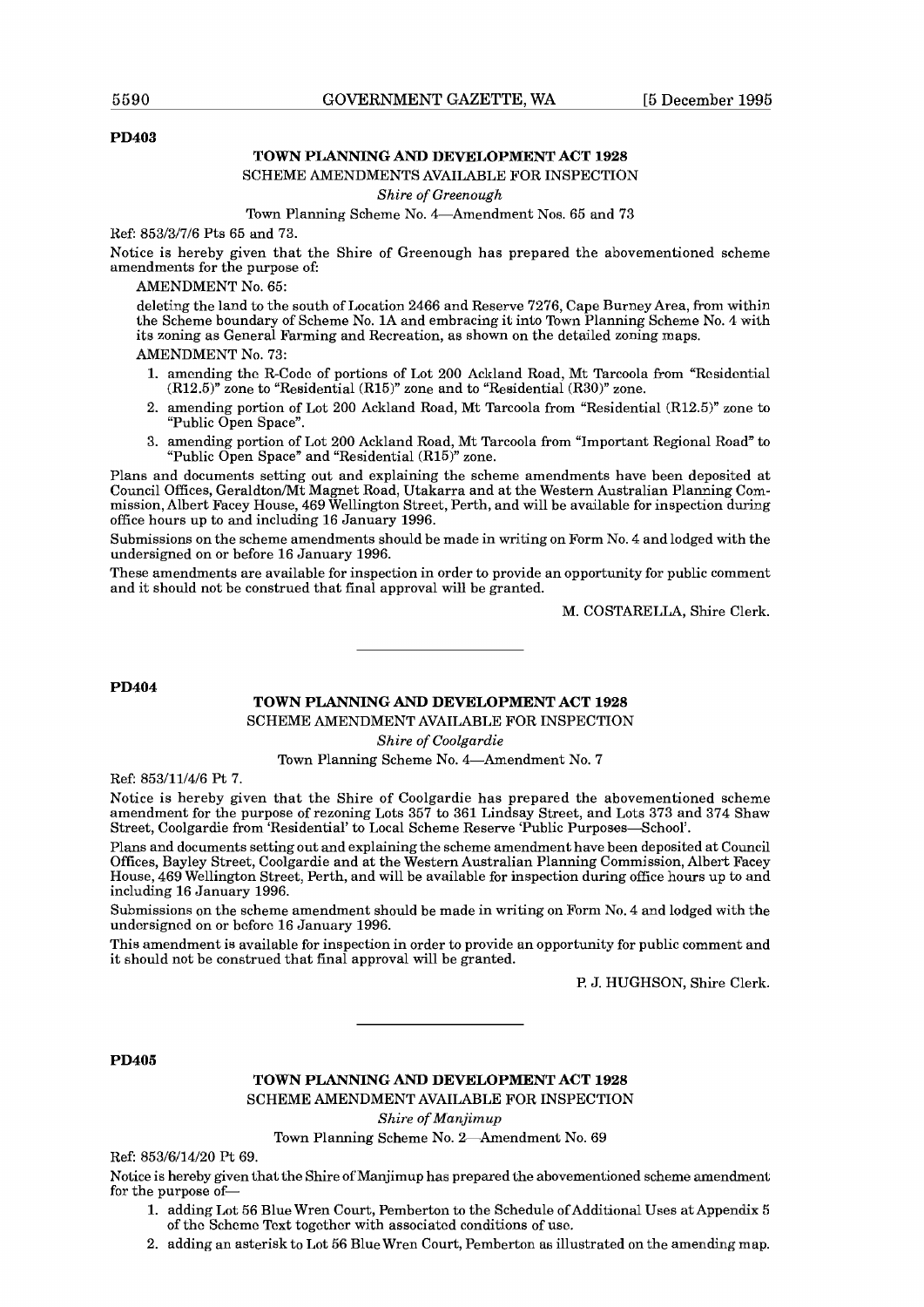Plans and documents setting out and explaining the scheme amendment have been deposited at Council Offices, 36 Rose Street, Manjimup and at the Western Australian Planning Commjssion, Albert Facey House, 469 Wellinglon Street, Perth, and will be available for inspection during oflice hours up to and including 16 January 1996.

Submissions on the scheme amendment should be made in writing on Form No. 4 and lodged with the undersigned on or before 16 January 1996.

This amcndmcnt is availablo for inspcction in ordor to provido an opportunity for public commcnt and it should not be construed that final approval will be granted.

G. FITZGERALD, Shire Clerk.

**PD406** 

#### **TOWN PLANNING AND DEVELOPMENT ACT** 1928

SCHEME AMENDMENT AVAILABLE FOR INSPECTION

*Shire of Manjimup* 

Town Planning Scheme No. 2-Amendment No. 73

Rcf: 853/6/14/20 Pt 73.

Notice is hereby given that the Shire of Manjimup has prepared the abovementioned scheme amendment for the purpose of modifying Special Provision (i) for Special Residential Area No. 4—Nelson Location 267, Aldersea Drive, Manjimup to incorporate a modified plan of subdivision.

Plans and documents setting out and explaining the scheme amendment have been deposited at Council Offices, 36 Rose Street, Manjimup and at the Western Australian Planning Commission, Albert Facey House, 469 Wellington Street, Perth, and will be available for inspection during office hours up to and including 16 January 1996.

Submissions on the scheme amendment should be made in writing on Form No. 4 and lodged with the undersigned on or before 16 January 1996.

This amendment is available for inspection in order to provide an opportunity for public comment and it should not be construed that final approval will be granted.

G. FITZGERALD. Shire Clerk.

#### **PD407**

#### **TOWN PLANNING AND DEVELOPMENT ACT** 1928 SCHEME AMENDMENT AVAILABLE FOR INSPECTION

*Shire of Ravensthorpe* 

Town Planning Scheme No. 4-Amendment No. 9

Ref: 853/5/20/6 Pt 9.

Notice is hereby given that the Shire of Ravensthorpe has prepared the abovementioned scheme amendment for the purpose of modifying the provisions relating to keeping of stock to allow not more than two (2) sheep or goats, and allowing the extraction of groundwater with WaterAuthority approval for the Special Rural zone for Oldfield Location 203 Springdale Road, Hopetoun.

Plans and documents setting out and explaining the scheme amendment have been deposited at Council Offices, 20 Morgans Street, Ravensthorpe and at the Western Australian Planning Commission, Albert Facey House, 469 Wellington Street, Perth, and will be available for inspection during office hours up to and including 16 January 1996.

Submissions on the scheme amendment should be made in writing on Form No. 4 and lodged with the undersigned on or before 16 January 1996.

This amendment is available for inspection in order to provide **an** opportunity for public comment and it should not be construed that final approval will be granted.

U. 12. IIULLAND. Shirc Clerk.

#### **PD408**

#### **METROPOLITAN REGION TOWN PLANNING SCHEME ACT** 1959 **PUBLIC WORKS ACT** 1902 **TOWN PLANNING** AND **DEVELOPMENT ACT** 1928

**WESTERN AUSTRALIAN PLANNING COMMISSION ACT** 1985

NOTICE OF INTENTION TO RESUME LAND

The Minister for Planning hereby gives notice, in accordance with the provisions of section  $17 (2)$  of the Public Works Act 1902, that it is intended to take or resume under section 17 (1) of that **Act,** the pieces or parcels of land described in the Schedule hereto and being all in the Cockburn Sound Dis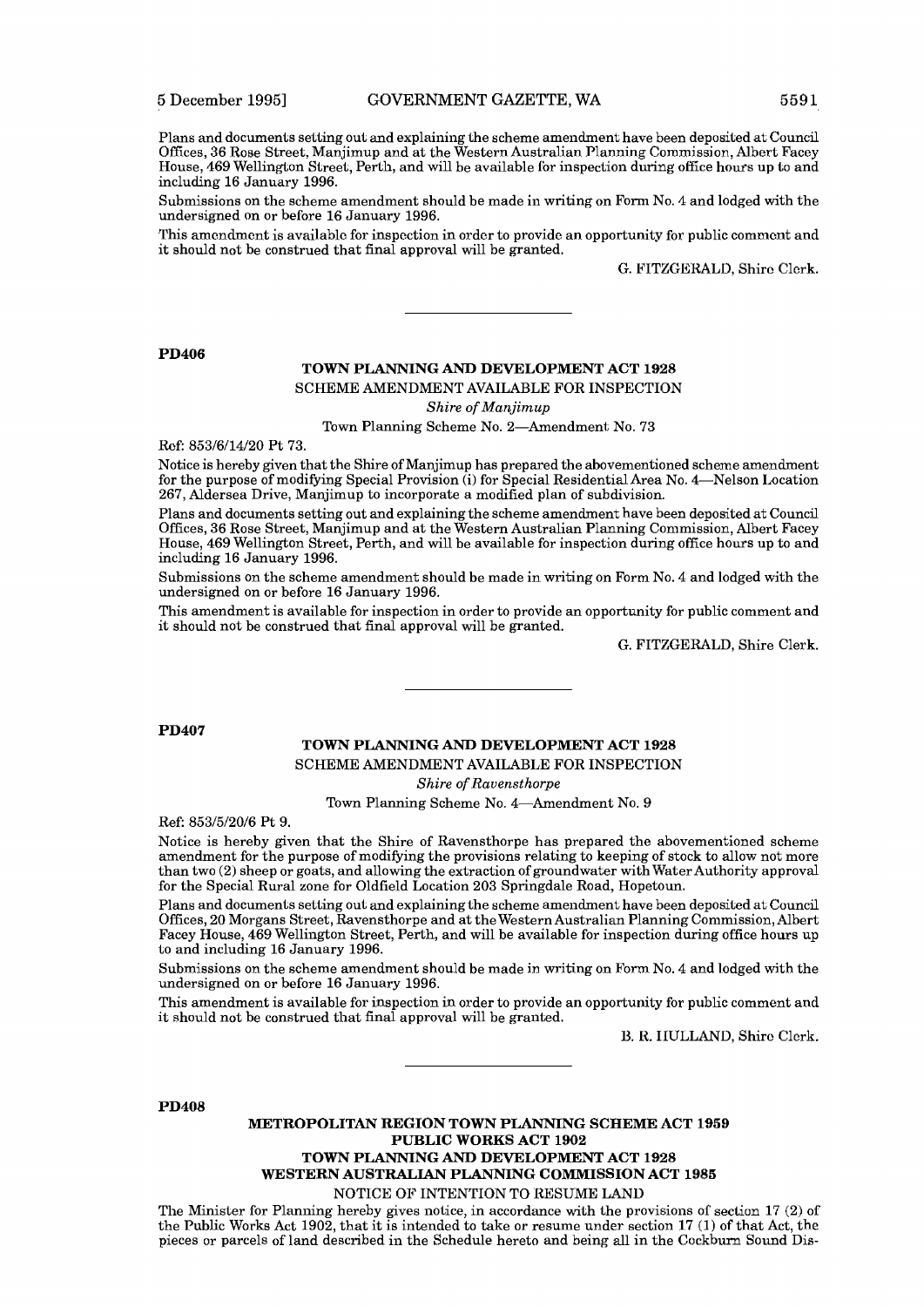trict, for the following purpose, namely, Improvement Plan No. 26-South Coogee, and that the copy of the Certificate of Title of the said pieces or parcels of land may be inspected at the ofice of the Ministry for Planning Perth. The additional inhrmation contained in the Schedule after the land description is to define locality only and in no way derogates from the Transfer of Land Act description. Schedule

| No. | Owner or Reputed<br>Owner | Occupier or Reputed<br>Occupier       | Description                                                                                                                                                            | Area                   |
|-----|---------------------------|---------------------------------------|------------------------------------------------------------------------------------------------------------------------------------------------------------------------|------------------------|
| 1.  |                           | Eagle West Pty Ltd Eagle West Pty Ltd | Portion of Cockburn Sound<br>Location 102 and being Lot 23<br>on Diagram 31785 being the<br>whole of the land contained in<br>C/T Volume 583 Folio 175A.               | $4.014 \text{ m}^2$    |
| 2.  |                           | Eagle West Pty Ltd Eagle West Pty Ltd | Portion of each of Cockburn<br>Sound Location 102 and 280<br>and being Lot 31 on diagram<br>31785 being the whole of land<br>contained in C/T Volume 590<br>Folio 46A. | $4.027$ m <sup>2</sup> |

Dated this 23rd day of November 1995.

RICHARD LEWIS, Minister for Planning.

#### **PREMIER AND CABINET**

#### PR101

#### *PRINTERS CORRECTION*

PUBLIC SECTOR MANAGEMENT (REVIEW PROCEDURES) REGULATIONS 1995 The Public Sector Management (Review Procedures) Regulations 1995, published in a special *Gazette* on 24 November 1995, are corrected as follows-

Before the heading to Part 1, delete "His Excellency" and substitute "the Deputy of". In the footnote to regulation 21, delete "23 November" and substitute "13 October".

#### **TENDERS**

#### ZT301

#### STATE SUPPLY COMMISSION

*Tenders Invited* 

Tenders forms and full particulars of the Schedule hereunder may be obtained on application at the State Supply Commission, 6th Floor, 441 Murray Street, Perth, 6000. TELEPHONE No. 365 8491 FACSIMILE No. **321** 7918

| Date of<br>Advertising | Schedule<br>No. | Description                                                                                                                                     | Date of<br>Closing |
|------------------------|-----------------|-------------------------------------------------------------------------------------------------------------------------------------------------|--------------------|
| 1995                   |                 | <b>Supply and Delivery</b>                                                                                                                      | 1995               |
| November 17            | 575A1995        | Supply, Installation, Maintenance & Management of<br>Communications Equipment and associated<br>Software for the Wide Area Network on behalf of | December 7         |
| November 17            | 576A1995        | Supply, Installation, Commissioning & Maintenance of<br>a New PABX Telephone System for Perth Zoo                                               | December 7         |
| November 24            | 578A1995        | Supply and Installation of Cinema & additional Audio<br>Equipment for the Centennial Theatre, Goldfields                                        | December 14        |
| December 1             | 118A1995        | Envelopes (Plain) including Over-Printing<br>Requirements to various Government Departments                                                     | December 21        |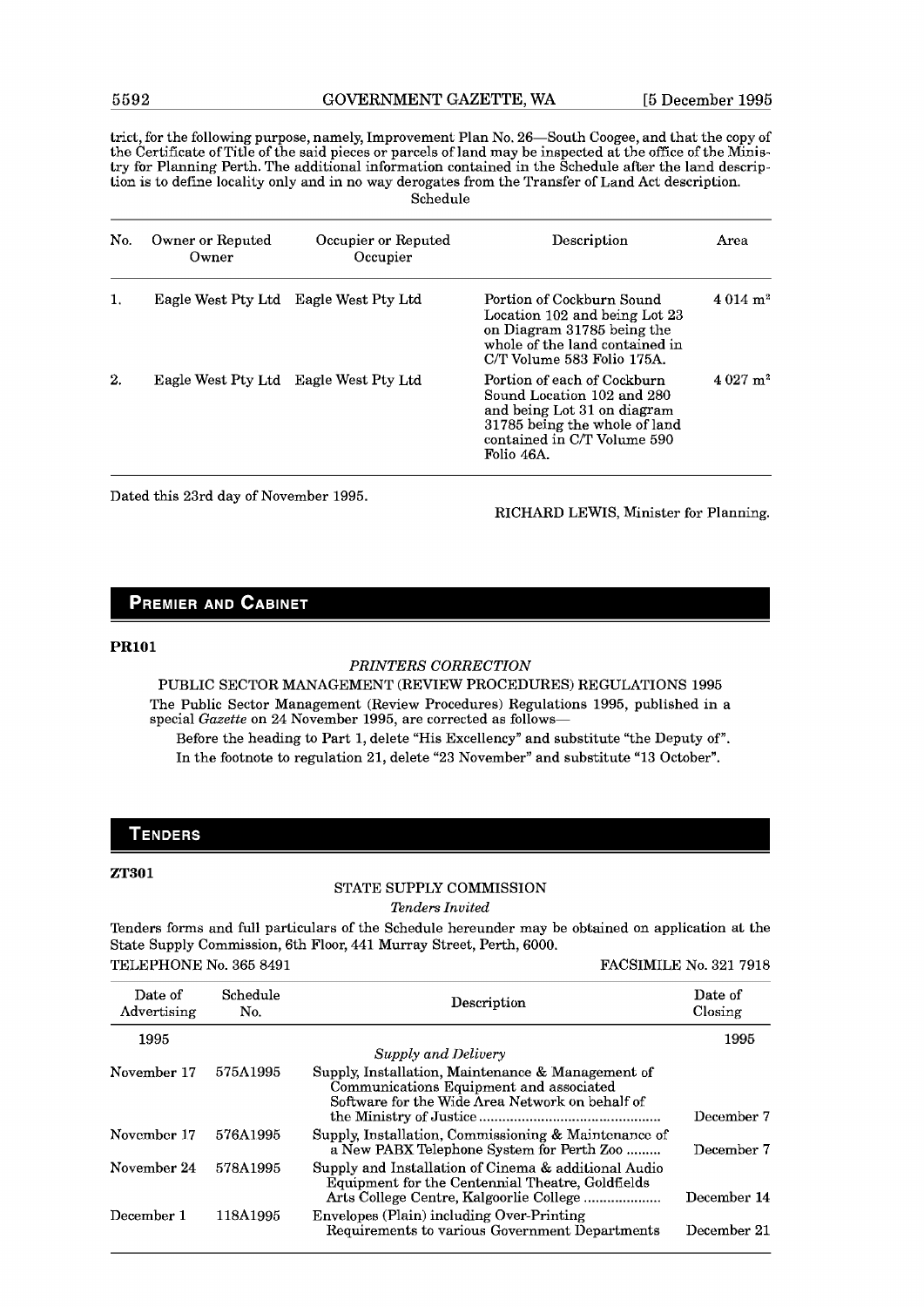#### Tenders Invited-continued

| Date of<br>Advertising | Schedule<br>No. | Description                                                                                                                                                                                                                                                                                                                                                                                                        | Date of<br>Closing         |
|------------------------|-----------------|--------------------------------------------------------------------------------------------------------------------------------------------------------------------------------------------------------------------------------------------------------------------------------------------------------------------------------------------------------------------------------------------------------------------|----------------------------|
| 1995                   |                 |                                                                                                                                                                                                                                                                                                                                                                                                                    | 1995                       |
| November 24            | 292A1995        | Cook-Chill Meals to Carramar and Pindarra Hostels<br>on behalf of the Disability Services Commission<br>Pre-tender briefing to be held at 60 Lord Street, Eden<br>Hill on 8 December 1995 at 10.00 am.                                                                                                                                                                                                             | December 21                |
| November 24            | 577A1995        | Supply, Installation and Maintenance of Computing<br>Equipment and associated software for the                                                                                                                                                                                                                                                                                                                     | Extended to<br>December 21 |
| December 1             | 580A1995        | Photocopy and Computer Paper for the Department                                                                                                                                                                                                                                                                                                                                                                    | December 21                |
|                        |                 | <b>Expression of Interest</b>                                                                                                                                                                                                                                                                                                                                                                                      |                            |
| November 3             | EOI51/95        | Project Managers in Land Development on behalf of                                                                                                                                                                                                                                                                                                                                                                  | December 7                 |
| December 1             | EOI54/95        | Provision of WAN/LAN Interconnectivity Equipment<br>for the Western Australian Police Department                                                                                                                                                                                                                                                                                                                   | December 21                |
|                        |                 | <b>Request for Proposal</b>                                                                                                                                                                                                                                                                                                                                                                                        |                            |
| November 24            | RFP50/95        | Provision of Services for the Administration of<br>Training Agreements for the WA Department of                                                                                                                                                                                                                                                                                                                    | Extended to<br>December 14 |
|                        |                 | Provision of Service                                                                                                                                                                                                                                                                                                                                                                                               |                            |
| November 17            | 206A1995        | Advertising and Promotional Services for the<br>Marketing of the Central Metropolitan College of                                                                                                                                                                                                                                                                                                                   | December 7                 |
| November 24            | 019A1995        | Provision of CTC Training Service on behalf of the<br>State Supply Commission and the Public Sector                                                                                                                                                                                                                                                                                                                | December 14                |
| November 17            | 288A1995        | Printing of a four (4) Colour Quarterly Publication<br>'Journal of Agriculture' for Agriculture Western                                                                                                                                                                                                                                                                                                            | December 14                |
| December 1             | 308A1995        | Telephone & Computer Based Appointment Booking<br>System Agency & Associated Services for the North<br>A Briefing Session for Potential Tenderers will be held<br>at 10.00 am on Monday, 4 December 1995 at 22 Mount<br>Street, Perth.                                                                                                                                                                             | December 14                |
| November 24            | 328A1995        | Provision of Family Support Services for Casuarina<br>Prison on behalf of the Ministry of Justice                                                                                                                                                                                                                                                                                                                  | December 14                |
| November 24            | 329A1995        | Provision of Family Support Services for the<br>Metropolitan Security Complex (Canning Vale Prison<br>and CW Campbell Remand Centre) on behalf of the                                                                                                                                                                                                                                                              |                            |
| November 24            | 209A1995        | Provision of Accreditation and Registration of Education<br>and Training Services for the WA Police Department.<br>All potential tenderers shall attend a mandatory<br>Pre-tender briefing at the Western Australian Police<br>Academy, Reception, 2 Swanbank Road, Maylands,                                                                                                                                      | December 14                |
| November 24            | 302A1995        | at 9.00 am, Monday, 1 December 1995<br>Charter of Passenger Aircraft-Subsequent to contract<br>259A1993. RFT 302A1995 relates to Part 3-Panel<br>Arrangements only, which provides for the<br>appointment of a panel of qualified charter operators<br>whose aircraft are suitable and available for<br>Government use. The successful panellists will be<br>required to provide support to the primary contractor | December 21<br>December 21 |
| December 1             | 579A1995        | Purchase & Removal<br>Sale of Live Emu's for the Department of Agriculture.                                                                                                                                                                                                                                                                                                                                        | December 14                |
|                        |                 |                                                                                                                                                                                                                                                                                                                                                                                                                    |                            |

Tenders addressed to the Chairman, State Supply Commission, 6th Floor, 441 Murray Street, Perth WA 6000, before 10.00 am on the nominated closing date.

Tenders must be properly endorsed on envelopes otherwise they are liable to rejection. No tender necessarily accepted.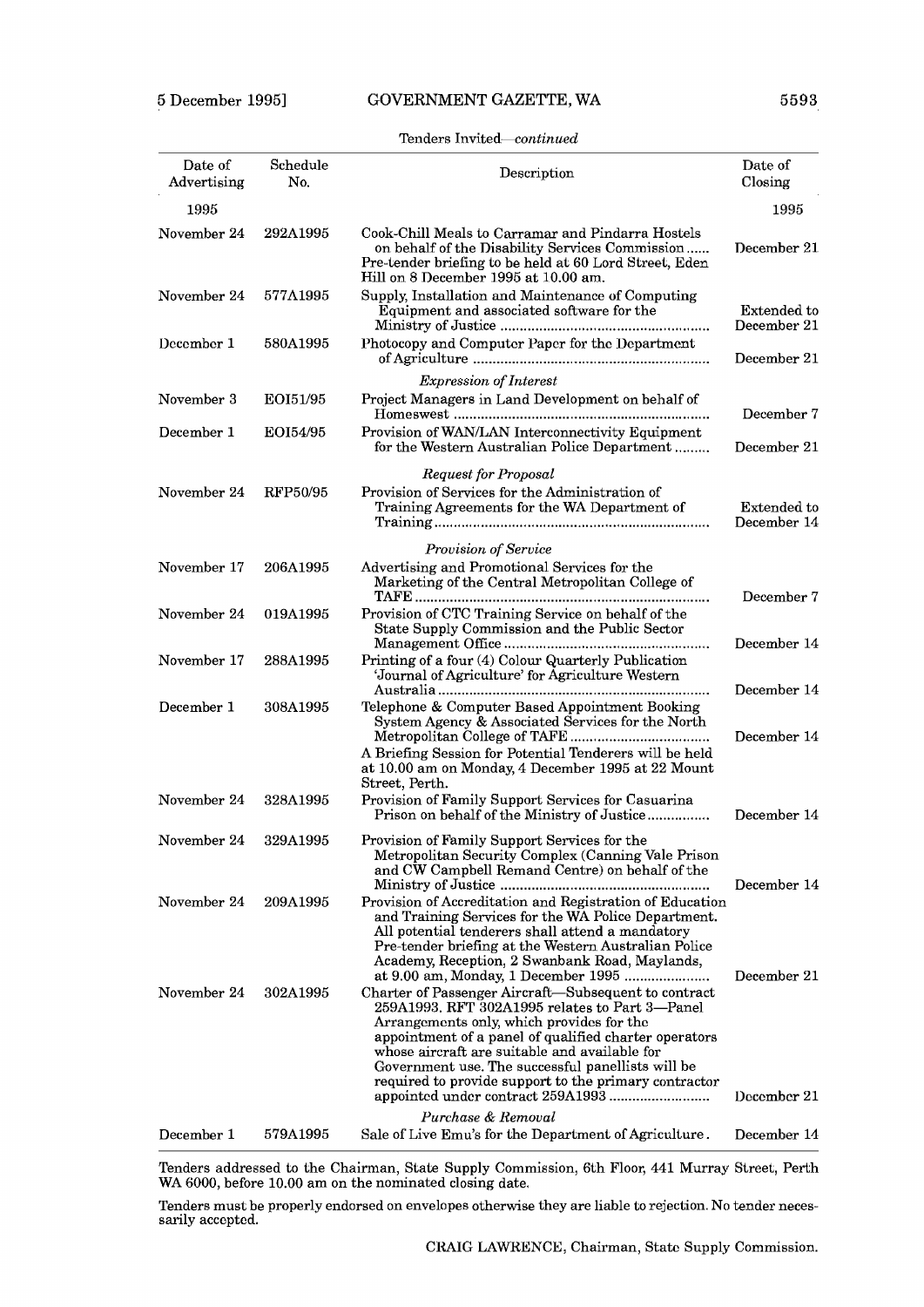*Accepted Tknders* 

#### **ZT302**

| Accepted Tenders |                                                                                                                                       |                                                         |                       |
|------------------|---------------------------------------------------------------------------------------------------------------------------------------|---------------------------------------------------------|-----------------------|
| Schedule<br>No.  | Particulars                                                                                                                           | Contractor                                              | Rate                  |
|                  | Supply and Delivery                                                                                                                   |                                                         |                       |
| 539A1995         | Video Conferencing Systems for the Ministry<br>of Justice                                                                             | Network Vision<br>Systems Pty Ltd                       | \$260 748.00          |
|                  | <b>Provision of Service</b>                                                                                                           |                                                         |                       |
| 326A1995         | Maintenance of Parks, Gardens and Golf<br>Course for the Burswood Park Board                                                          | Australian Turf<br>Industries                           | Details on<br>Request |
| 502A1995         | Consultancy Service to Conduct a Review<br>of Records Management Requirements<br>for the Government Employees<br>Superannuation Board | Perth Image &<br>Document<br>Management<br>Services P/L | \$40 640.00           |

#### **PUBLIC NOTICES**

#### **ZZlOl**

#### **PUBLIC TRUSTEE ACT 1941**

Notice is hereby given that pursuant to Section 14 of the PublicTrusteeAct 1941 and amendments the Public Trustee has elected to administer the estates of the undermentioned deceased persons. Dated at Perth the 24th day of November 1995.

> K. E. BRADLEY, Public Trustee, 565 Hay Street, Perth WA 6000.

Name of Deceased; Address; Date of Death; Date Election Filed

Abbott, Mary; Inglewood, 25/9/95; 15/11/95. Douglas, Madeline; Riverton; 17/6/95; 26/7/95. Harvey, James Stanley; Kewdale; 4/10/95; 16/11/95. Higgins, Sylvie Isabella Amelia; Busselton; 17/4/95; 16/11/95. Johnson, Robert Allan; Mosman Park; 19/8/95; 15/11/95. Labate, Antonio; Northbridge; 2/8/95; 15/11/95. Matthees, Herman Alan; St James; 8/9/93; 26/7/95. Pollock, Gladys Beatrice; Kalgoorlie; 5/9/95; 15/11/95.

**zz201** 

#### **TRUSTEES ACT 1962**

Notice to Creditors and Claimants

Creditors and other persons having claims (to which Section 63 of the Trustees Act relates) in respect of the estates of the undermentioned deceased persons, are required to send particulars of their claims to Trustees of Western Australia Limited of Level 22,108 St. George's Terrace, Perth on or before the expiration of one month from the date of publication of this notice after which date the Company may convey or distribute the assets, having regard only to the claims of which it then has notice.

Uavis, Winnicfrcd Marjory, late of 303A Uusscll Highway, Uussclton, Widow, dicd 11/9/95.

Hanrahan, Gwendoline May, late of 14 Lee Street, Bunbury, Widow, died 31/10/96.

McBurney, Mavis Margaret Elizabeth, late of Unit 73, 8 Albert Street, Claremont, Widow, died 23/8/95.

McOuat, Mary Patricia, late of 9 Mercy Hostel, 9 Harvest Loop, Edgewater, Widow, died 77/9/95.

Nash, Hazel, late of Sandstrom Nursing Home, Whatley Crescent, Mount Lawley, Widow, died 12/10/95.

Slade, Leslie William, late of Meath Hostel, Lynn Street, Trigg (formerly of Unit 8, 19 Broome Street, Cottcsloe), Retired Agent General, died 26/10/95.

Sturk, Eva Elizabeth, late of Seaforth Gardens, 2542 Albany Highway, Armadale (formerly of William Buckley Hostel, Amaroo Retirement Village, Stalker Road, Gosnells), Widow, died 22/10/95.

Tindale, Cyril, late of 35 Sierra Crescent, Albany, Pensioner, died 20/10/95.

Dated this 1st day of December 1995.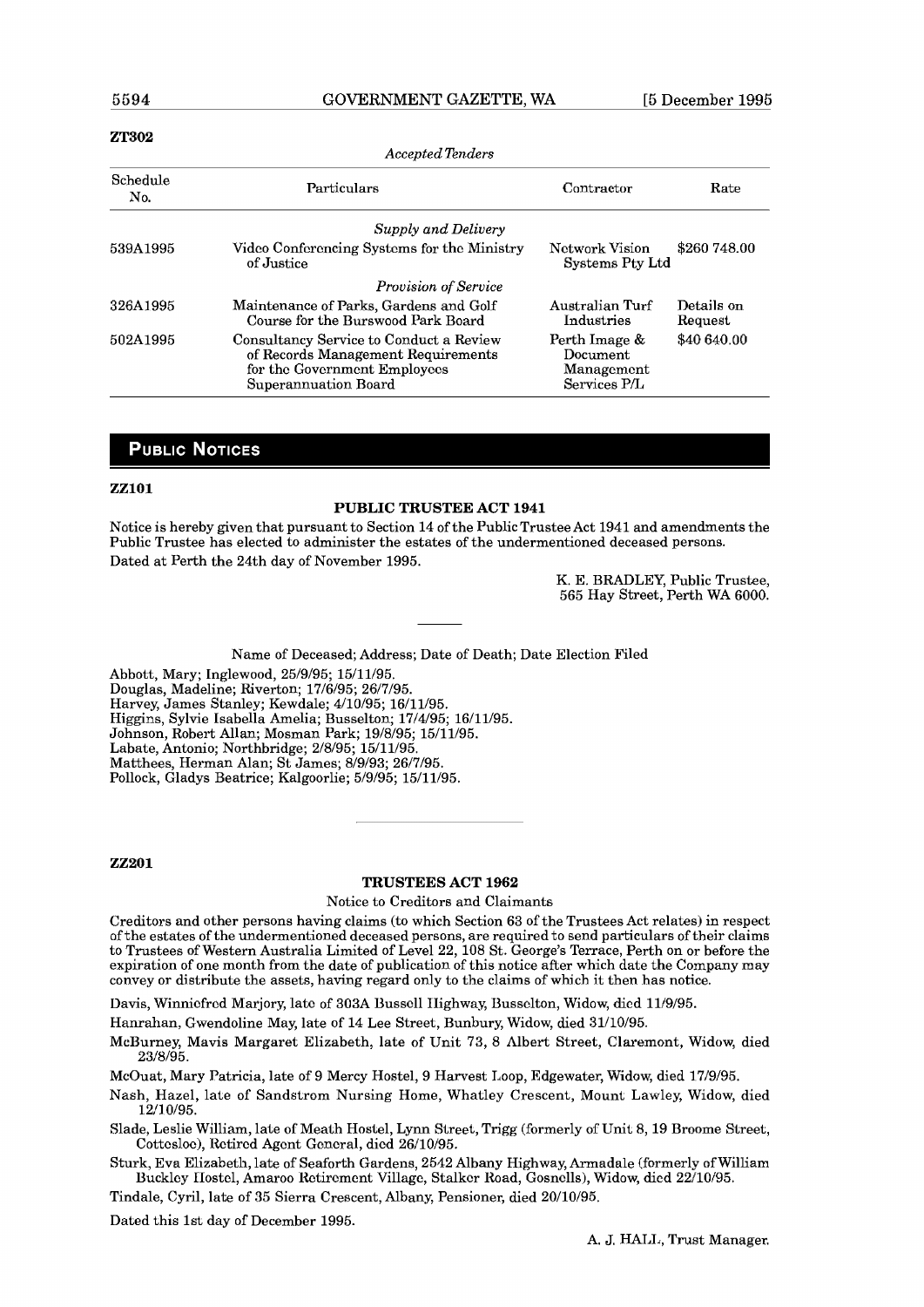

**Information on solutions to work safety and health challenges has been delivered to your workplace.** 

**Go to the World Wide Web on the lnternet on your computer and contact http://www.wt.com.au/safetyline Help yourself to the information WorkSafe Western Australia has put there to help you.** 

**For further information call (09) 327 8777.** 

# Go online to SafetyLine

**FOCUS** 

 $\overline{\mathbf{R}}$ 

**WESTERN AUSTRALIA** 

**CUSTOMER CUST**